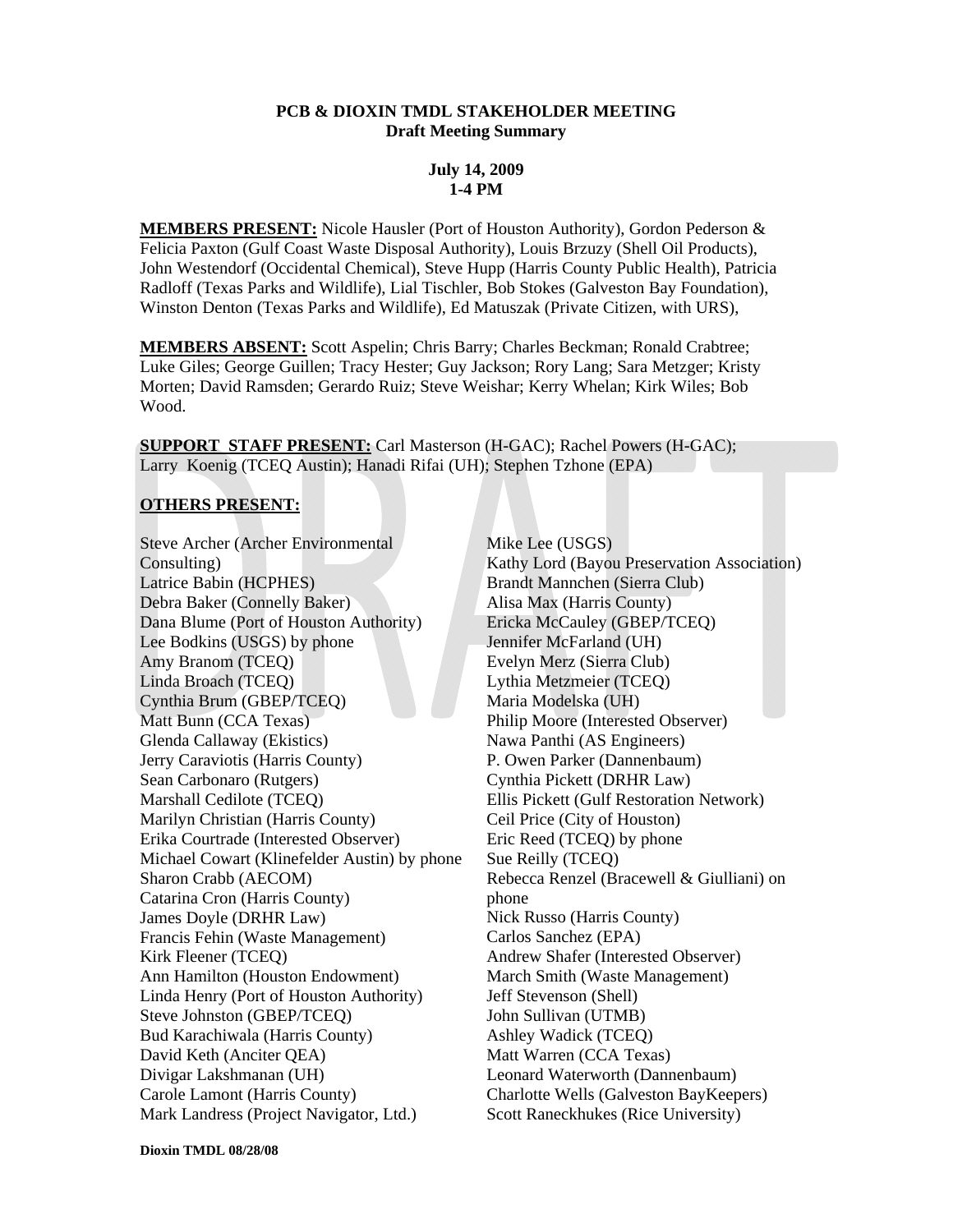# **WELCOME & INTRODUCTIONS**

Rachel Powers called the meeting to order at approximately 1:05 PM. She thanked everyone for coming. She introduced the three presenters. Self- introductions of stakeholders followed.

# **REVIEW AGENDA & APPROVE MEETING NOTES**

Rachel reviewed the agenda and the group approved the meeting notes from August 2008.

# **OUTLINE OF THE DRAFT HSC DIOXIN TMDL, AND BEGINNING A GALVESTON BAY SYSTEM DIOXIN & PCB SURVEY, LARRY KOENIG, TCEQ**

Larry Koenig began by showing the draft cover from the draft TMDL report, which TCEQ is circulating for internal approval by TCEQ prior to public comment. While the report is not ready to be released, Larry will discuss some of the contents and technical information contained within the draft report and technical support documents. The technical support documents are available on the website at http://www.tceq.state.tx.us/implementation/water/tmdl/26 hscdioxin.html#documents (there is a link to the TCEQ page from http://www.h-gac.com/tmdl).

The support documents discuss two scenarios, A and B. Scenario B is the scenario that was chosen for use in the draft. Larry showed a table, required by EPA, of point-source load allocations. Permits will not directly reflect load allocations shown in the table, which was derived by proportionately allocating the total loading among permitted dischargers, not by direct measurements. Stormwater runoff was also incorporated, as shown in a table for each of the twenty assessment units associated with the twenty TMDL projects.

Modeled six major congeners, associated these with assessment units, derived TEQs for seventeen major congeners. The report has to address internal loading as well as external loading. Internal loading represents the sloshing (by tides and current) of the dioxin recently added to the system--but not legacy dioxin in the sediment--from one assessment unit to another. External loading is new loading from outside the system each day. It is the external loading of about 4 mg/day that it might be possible to regulate with permits, etc. (For reference, baby aspirin contains 81 mg of aspirin along with other ingredients.)

Larry briefly explained that the report describes implementation possibilities in general terms. Other possible sources of Dioxin might include air deposition and dioxin from residential burn barrels. These sources have not been examined in detail, although possible actions to reduce loading from these sources were also described in general terms. The implementation plan will be addressed in a separate document.

Larry offered the opinion that modern emissions and discharges are within acceptable loading guidelines.

Q: The current permit applications do not require testing for Dioxins unless something specifically indicates the need to test for dioxins. Will this change?

A: There *may* be a need to more widespread testing for dioxins, but Larry could not make such a determination now, or until the implementation plan is completed.

Q: When is the public comment period expected to occur?

A: Hopefully in fiscal year 2010 (between September 1, 2009, and August 31, 2010), depending on the internal review and approval process.

Q: One slide indicates that the internal loading is essentially recounted external loading. Should the internal loading be calculated with external loading?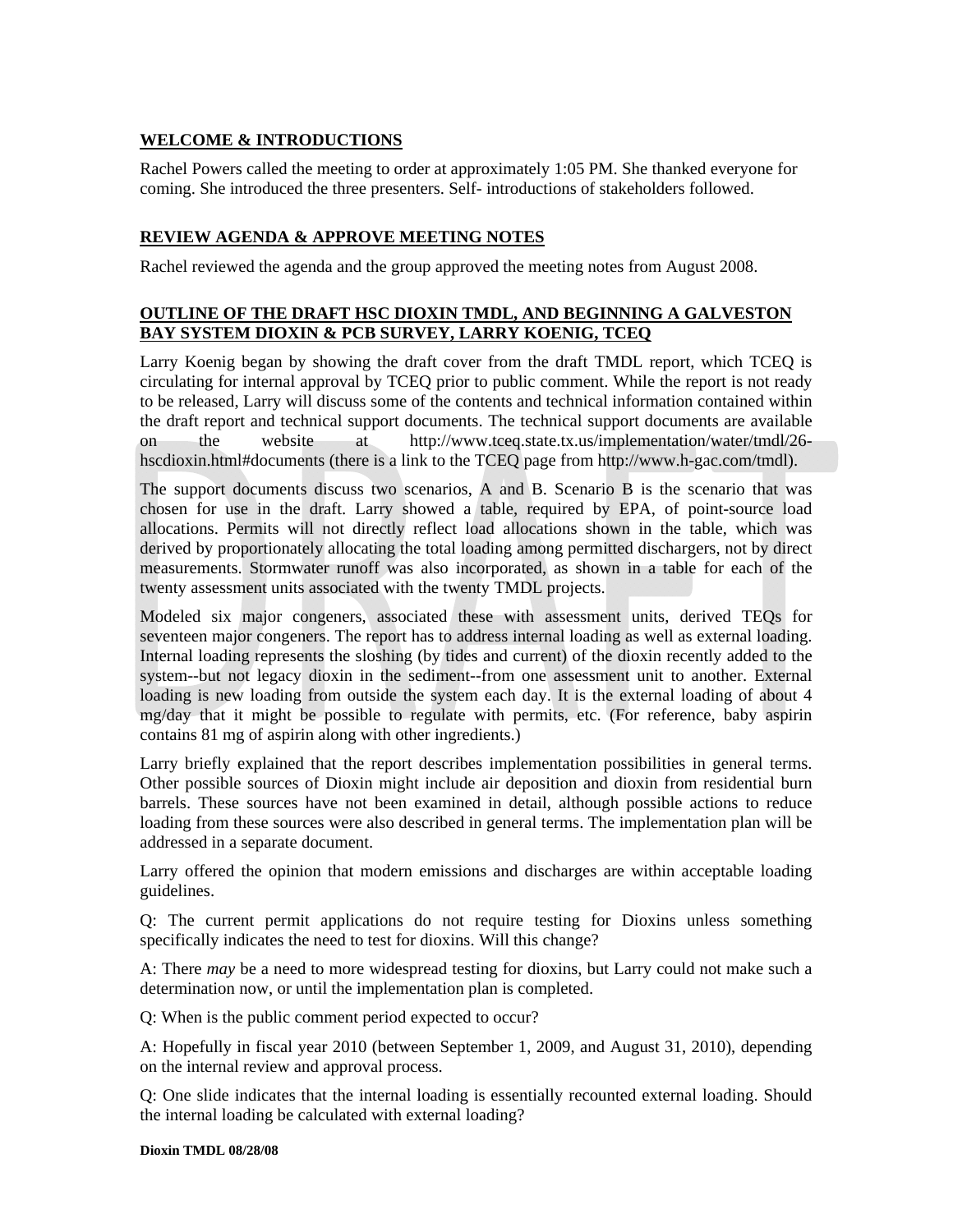A: The internal loading is not external loading that can be controlled. The TMDL is meant to address loading that can be controlled.

Q: Are the loading levels derived from fish tissue levels?

A: Sort of. The modeling predicted water column concentrations. Bioconcentration factors were also applied that had been estimated from channel data. When water column concentrations are achieved, the bioconcentration factors predict tissue targets will be achieved.

Q: Is TCEQ considering changing the standard for dioxin to be in terms of fish tissue concentration instead of water column concentration?

A: Possibly.

Q: Will a recalculation be required if the standard changes?

A: Perhaps. We'll jump that hurdle when we get there.

Q: Have the TMDL reports been evaluated to see if they would correlate with the proposed new standards?

A: Not extensively or rigorously, although preliminary calculations suggest that there might be a slight change. The report does indicate that "permits will be issued to comply with the water quality standards in place at that time," whatever those might be.

Larry commented that the Superfund group is also looking at the issue.

Larry then provided some information relating to the year-old Consumption Advisory 35 for the whole Galveston Bay System and last week's announcement of an advisory for Clear Creek. TCEQ has been talking internally about expanding the monitoring they do further into the Bay system, beyond the previously monitored channel area. A work order is in process. Larry hopes to begin work at the beginning of September to begin these initial reconnaissance projects.

Larry showed a map of possible testing locations. TCEQ will be asking stakeholders for suggestions for sampling locations, possibly in September or October, as the QAPP is developed for the project. The map shows existing monitoring sites.

Q: What funding is available for these studies?

A: TCEQ has allocated \$250,000 in federal grant funds for the next fiscal year. Larry anticipates that the study will last for two years or more, but TCEQ does not budget that far in advance.

Q: Is there a need for more than \$250,000?

A: We will do as much as we can with this amount, and do more in the future. It can cost from \$5,000 to \$9,000 dollars to collect and analyze a sample for fish tissue and water.

#### **PCB TMDLS - PROJECT UPDATES, HANADI RIFAI, UNIVERSITY OF HOUSTON**

Hanadi explained that she would address three topics: 1) Results from last year, 2) Comparison to 2002 samples, and 3) 2009 Activities.

#### *FY2008 PCB Results*

Samples of fish tissue, sediment, and water were collected and analyzed. In contrast to the 2002 samples, which evaluated the sum of 18 congeners to get total PCB, the 2008 analysis looked at the sum of 43 congeners for total PCB, which now seems to be the prevailing protocol.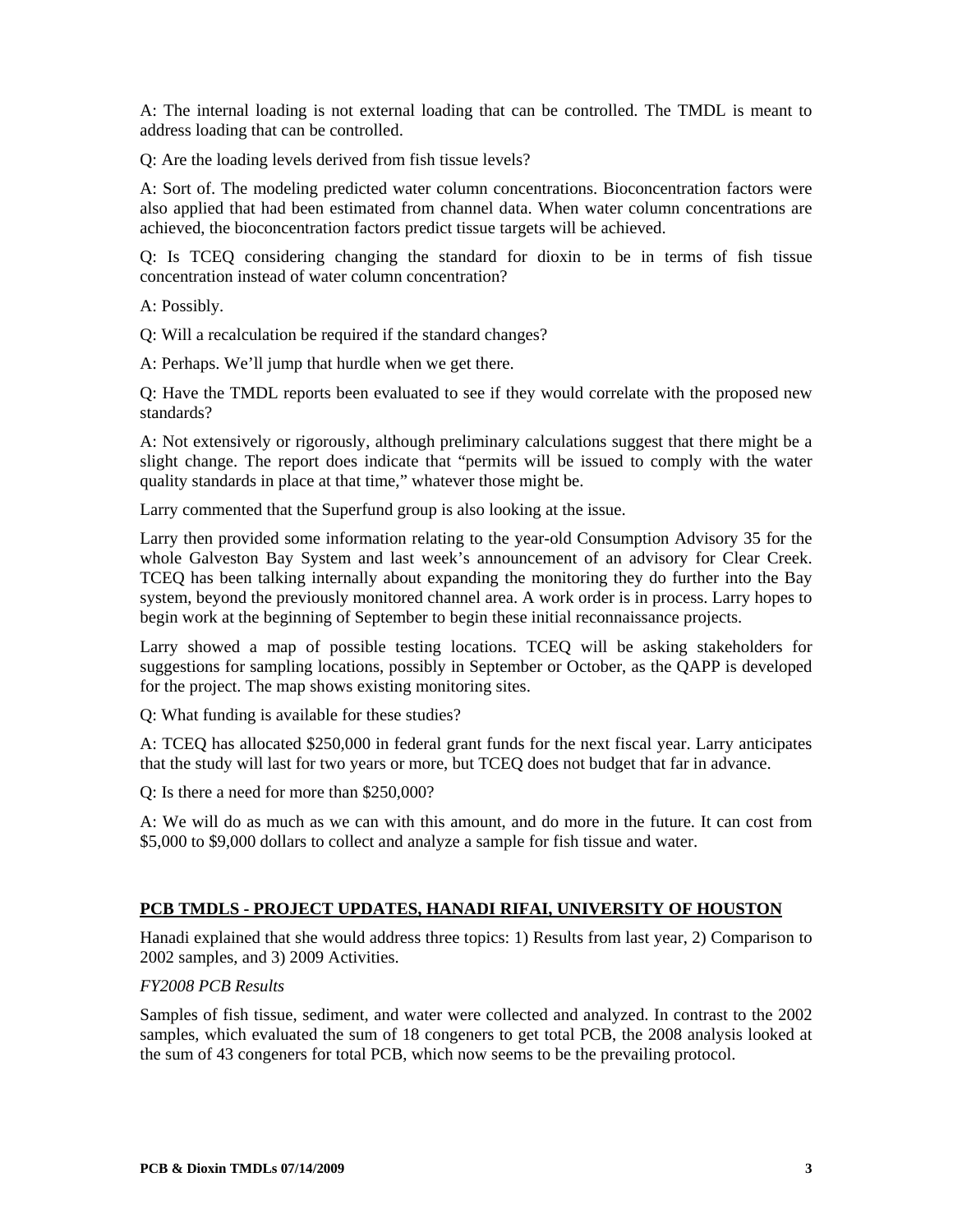While there was some geographic variation in the highest concentrations of PCBs based on whether you looked at water, sediment, or fish tissue, segments 1006 and 1007 seem to have the highest concentrations. [1006 is the Houston Ship Channel and 1007 is Buffalo Bayou.]

PCBs and Dioxins can be separated out based on chlorination levels. By comparing chlorination levels in a given sample to source profiles, it is possible to trace the source of PCB concentrations. [In some ways, this is like looking for genetic markers or phenotypes.] Analyses produce some distinct differences:

- in dissolved water, lower levels of chlorination have the highest relative concentrations of PCBs
- in sediment, the 4-5-6 series has the highest concentrations
- There are some anomalies in certain congeners in the ship channel, and this raises some questions to be examined.

There seems to be more PCBs in the dissolved phase instead of attached to sediment, which is a bit different than for the Dioxins and is somewhat unusual.

There are relatively few bodies of water that have been tested and which show higher levels of PCBs in the dissolved phase (Lake Michigan, Green Bay, the Delaware River, and the remainder of such sites are overseas). This raises the question of why the levels are so high in the Ship Channel, although the answer might be difficult to ascertain.

Hanadi described the filtration system used to differentiate between dissolved concentrations and concentrations attached to sediment. If the PCBs are attached to sediment that is smaller than one micron, it would be identified as dissolved. There are technological challenges that would need to be resolved in order to determine if the PCBs are dissolved or attached to sediment smaller than one micron.

Q: Are you looking at the distribution of different size particles in the water phase?

A: Yes, although we have not found or developed a technology that can provide that information for the very small particles. They are looking into highly sophisticated methods to figure out how they might be able to make a gadget that can use a .45 micron filter. Until then, they cannot tell if the PCBs are colloidal or dissolved.

Hanadi continued by summarizing results. The current water quality criteria were exceeded 41% of the time using the sum of 43 congeners. More than 70% of fish tissue samples exceeded DSHS values. PCB concentrations were higher than suspended PCB samples.

Q: How do these studies relate to the existing and proposed standards, in terms of groups of congeners, arochlors, total PCBs, and fish tissue levels? Perhaps these analyses need to be done in parallel.

A: Arochlors did not appear to be indicative of total PCBs. In the future, Hanadi will report on calibrations between the different standards.

## *2009 PCB Sampling Status*

The majority of sites have been sampled. Fish have been difficult to catch, but most have been caught. There are plans to sample runoff, but weather has not been cooperating.

Effluent from various industrial sites is also being planned. Sites have been selected based on several criteria such as flow levels, industry type, NPDES permit data, spatial distribution, and proximity to hotspots. Sampling will begin at 20 sites in the near future, once permissions are received.

Q: Will the sampling by high volume samplers? Are you following Coast Guard regulations?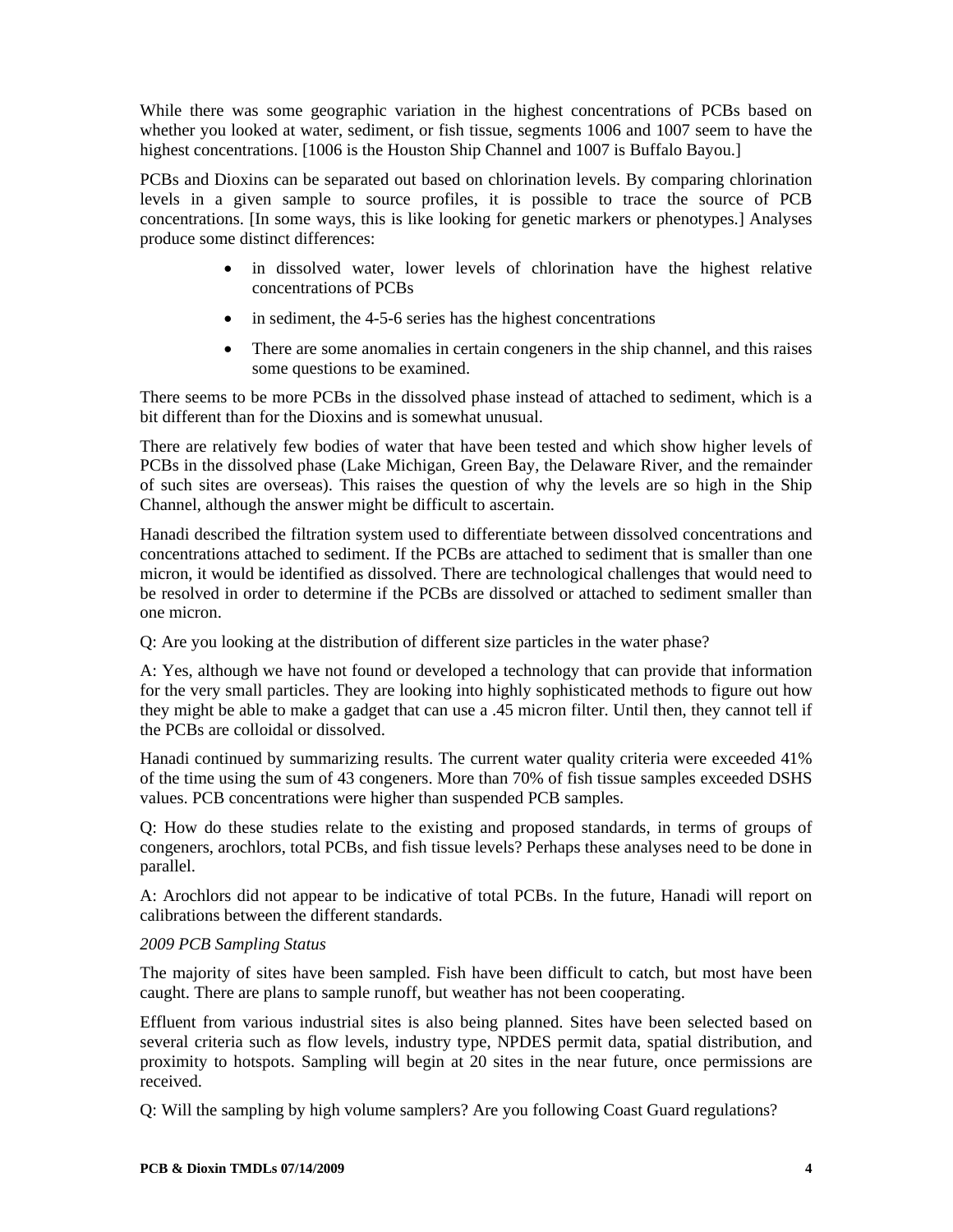A: Yes.

Q: Will sampling results be usable for compliance samples?

A: They are not enforcement samples.

There was a discussion of the variation in levels in enthusiasm by the industrial sites that have been selected for sampling and of the letters that were sent to the sites.

## *PCB Concentration over Time*

Hanadi then showed some comparisons between 2008 samples and the 2002-2003 samples. These data will be used in modeling. Until then, the comparisons can be used to make general inferences. In general, it appears that there have been reductions in the system. There are a few locations that seem to show significant increases, although this hasn't been analyzed for statistical validity. Similar results are indicated for different levels of chlorination.

Hanadi introduced Sean Carbonaro, an REU (Research Experience for Undergraduates) student who is looking at PCB partitioning data. He is finding interesting and significant differences between catfish and croaker tissue concentrations.

Q: For effluent, what parameters are being sampled besides the PCBs?

A: TOC, TSS, pH, temperature, and other standard water quality variables. The samples will be high volume samples, where water is pumped through a filter for several hours. Some of the parameters will be based on composite values of several grab samples.

# **UPDATE ON SAN JACINTO RIVER WASTE PITS SUPERFUND SITE, STEPHEN TZHONE, EPA**

Stephen thanked the group for inviting EPA to speak to the stakeholder group. Stephen is the project manager for the San Jacinto River Waste Pits Superfund Site. Stephen introduced Carlos Sanchez, EPA's section chief for all the remediation sites in Arkansas and Texas.

Stephen discussed EPA's fact sheet for the San Jacinto River Waste Pits Superfund Site, which can be viewed at [http://www.epa.gov/region6/6sf/pdffiles/0606611.pdf.](http://www.epa.gov/region6/6sf/pdffiles/0606611.pdf) This fact sheet is updated every month or two. The structure of his presentation generally follows that of the fact sheet.

## *Current Status*

Normally, after a site is listed on the NPL (National Priority List) but before the RI (Remedial Investigation), EPA conducts a three-stage enforcement process. The three stages are 1) requesting and collecting information, 2) sending general notice letters to parties that might be liable based on preliminary information, and 3) sending special notice letters to parties that are probably liable based on more detailed information. The special notice letters specify that the EPA is ready to negotiate and provide details regarding those negotiations. Currently, the EPA has completed the first two stages of the enforcement process.

When the site was listed last year, it was unclear which funding source would be used. The results of the enforcement process will determine the funding source for the remediation. Funding will either be "Fund Lead" (from Superfund monies) or "PRP Lead" (from a negotiated cost settlement with responsible parties; PRP means Potentially Responsible Party).

After the time of listing, a sampling plan began to be developed in coordination with the state and natural resource trustees, which consists of representatives of federal and state agencies (e.g., NOAA, USFW, GLO, TCEQ). Due to the dredge and construction permitting around the area of the pits, the US Army Corps of Engineers is also involved. The Corps actions on permits in the area may impact the cleanup of the site.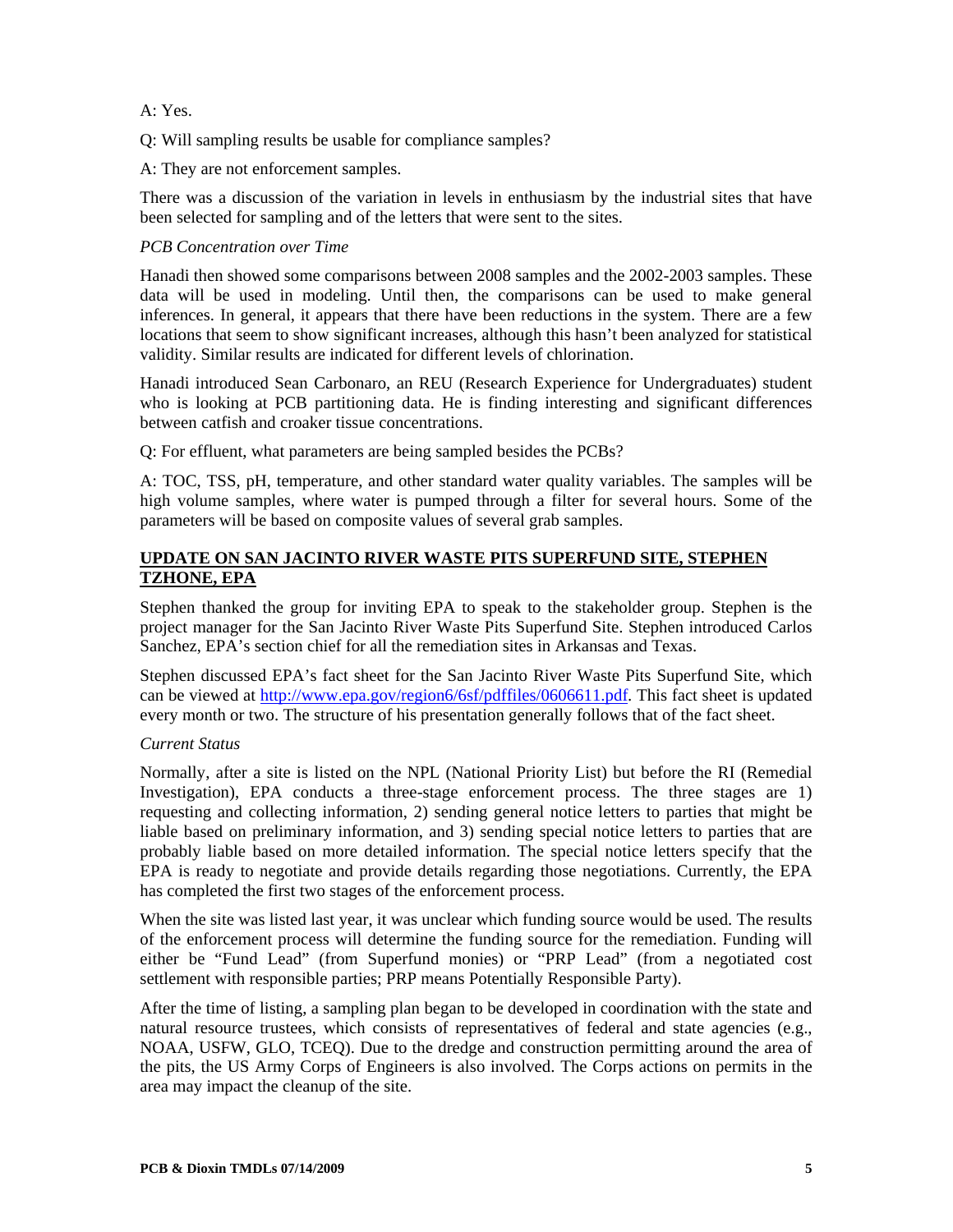### *Site Description*

Stephen displayed a map of the site and surrounding area. While a source area has been identified, the nature and extent of the site will not be defined until after RI. While the McGinnis tract is about 20 acres, the site will encompass a larger area in proximity to the tract.

## *Wastes and Volumes*

Sediment has been tested, finding dioxin concentrations of up to 41,300 parts per trillion at the tract. The RI will define the wastes and volumes more accurately.

### *Community Involvement*

Stephen reviewed the diagram of the Superfund Process, describing several stages depicted in the diagram on the fact sheet. He explained that the EPA has completed the first three stages (site discovery, site evaluation, and NPL Listing) and was at the very start of the RI stage. The RI will define the extent of dioxin contamination from the site. In the feasibility study (FS), alternatives will be identified to address the contamination from the site. In the Proposed Plan stage, a plan will be proposed for public comment. In the Remedy Selection stage, a plan will be chosen and a Record of Decision (ROD) and Responsiveness Summary will be made.

Stephen explained that EPA has an enforcement first policy that requires that if there is a PRP, that a plan would pursue funding from that avenue before pursuing in-house funds.

Q: How long will it be before remedial design begins?

A: If a Special Notice is pursued, EPA has discrete timeline for negotiation by both EPA and the responsible parties. The negotiation would result in a "Consent Decree" or "administrative order on consent." If an agreement is not reached within the timeline, EPA can request that the Department of Justice issue an administrative order requiring clean-up by the responsible parties. If the responsible party does not comply, it might be possible for EPA to conduct the work and bill the responsible party for triple damages.

If a special notice is not pursued, the Superfund Program could request funding from Congress. Carlos hypothesized that it might take four to five years to get to the clean up.

Q: At this stage, is it still possible the project will be a fund lead? Or will it definitely be a PRP lead?

A: EPA has an enforcement first policy, which mandates that if a special notice stage is reached, then enforcement lead is required.

Q: Would the type of lead influence how quickly the project would proceed? How quickly would it take to clean it up?

A: If it is a fund lead site, once the funds have been received from Congress, progress might be faster.

Q: McGinnis is deceased, the paper mills are long gone… How likely is a PRP lead?

A: PRPs are identified under CERCLA as owners, operators, and generators. EPA is not confined to any one of those categories.

Q: TxDOT is undertaking construction on I-10 right at this sight. How is this being coordinated?

A: We will be approaching them to coordinate. EPA is working with several Texas agencies.

Q: Is it possible to begin doing some containment now while EPA is still investigating the possibility of PRP funding?

A: That's a good question. It depends on how much dioxin is leaching out and how stable the site is. The 'removal program has looked at that, and the initial opinion was that removal was not time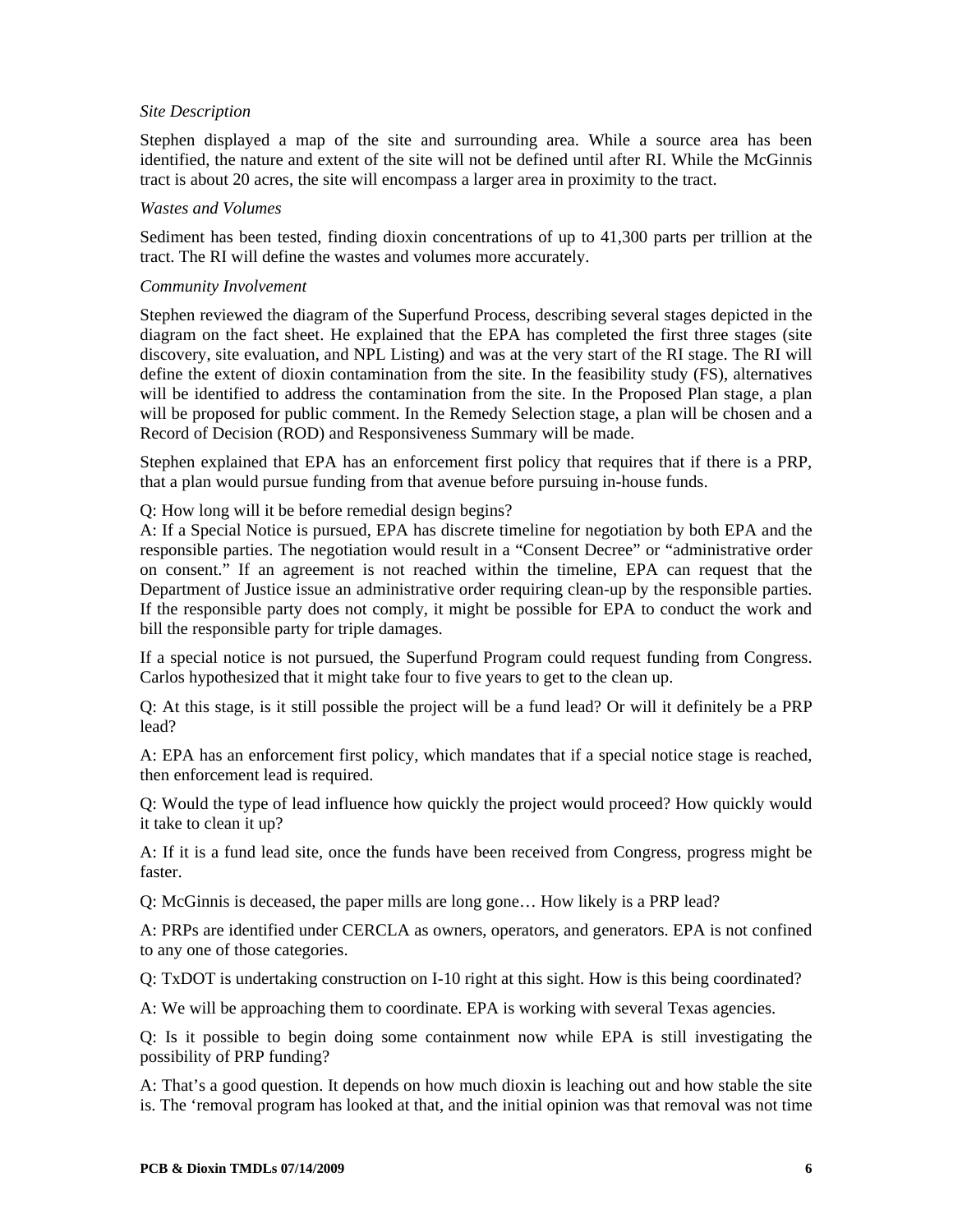critical, although the situation is being evaluated again. This will be part of the remedial program, a part of the Superfund process.

Q: How can access be restricted? People are catching and eating fish there all the time.

A: EPA does not own the property, so there are limitations. There is also a fish advisory for a much larger area. To restrict access on private land at this point might be considered a taking. I'll get back to you on that, though.

Q: What is the blue line on the map?

A: EPA is developing a comprehensive sampling plan in coordination with federal and state trustees. The blue line is a possible, estimated, preliminary perimeter for possible investigation. The blue line will probably change as we learn more about the extent and nature of the contamination. This area is much larger than the initial area listed as the Superfund site. The line was determined by looking at historical photographs, tidal influence, floodplains, and TMDL data. This information has been collected in a GIS database which is used to interpret spatially contained information.

We have not yet identified how much of the contamination can be attributed to the San Jacinto Waste Pits, and this investigation has not yet been completed. Initially, we are looking at TCDF, one particular congener of dioxin that is associated with pulp mills.

Hanadi offered to share some of the modeling data, which does at look at these questions to an extent. She understands that the evaluation will need to consider ecological risks. How does the blue line correlate?

The natural resources trustees will be looking into this.

The EPA plans to look at both the San Jacinto site and the San Jacinto Watershed in a more holistic watershed management strategy.

Hanadi pointed out that the model (WASP, which has been approved by EPA) suggests that 40% to 60% of the contamination might be from the site, although it is not entirely clear.

Stephen suggested that remedial investigation may include the barge terminal on the south side of I-10. It has not been determined whether the southern land mass might be contaminated or leaching.

Q: Where on the map have the highest concentrations of dioxin been found?

A: Stephen pointed to an area right in the pits, in the water.

Q: Is there any posting that is a Superfund Site?

A: EPA has not posted any signs. Harris County Precinct 2 has placed signs in English and Spanish, but they tend to get stolen or destroyed.

Stephen then shared the EPA is working with the US Army Corps of Engineers to develop a watershed management strategy. The Corps is responsible for issuing Clean Water Act permits in this area. EPA advised the Corps that the issuance of dredging and dredging-disposal permits might interfere with the investigation and remedy. The Corps have provided information regarding permits in the area. Stephen believes they have already revoked at least one permit, the Captain Roberts permit.

Stephen explained that they will be working with the Corps to make sure permits are appropriate. The Galveston District Corps and EPA are examining a permit process used by EPA and the Corps in Seattle that includes language about potential liability.

Q: Have you done any leachate testing of the sludges in the pits?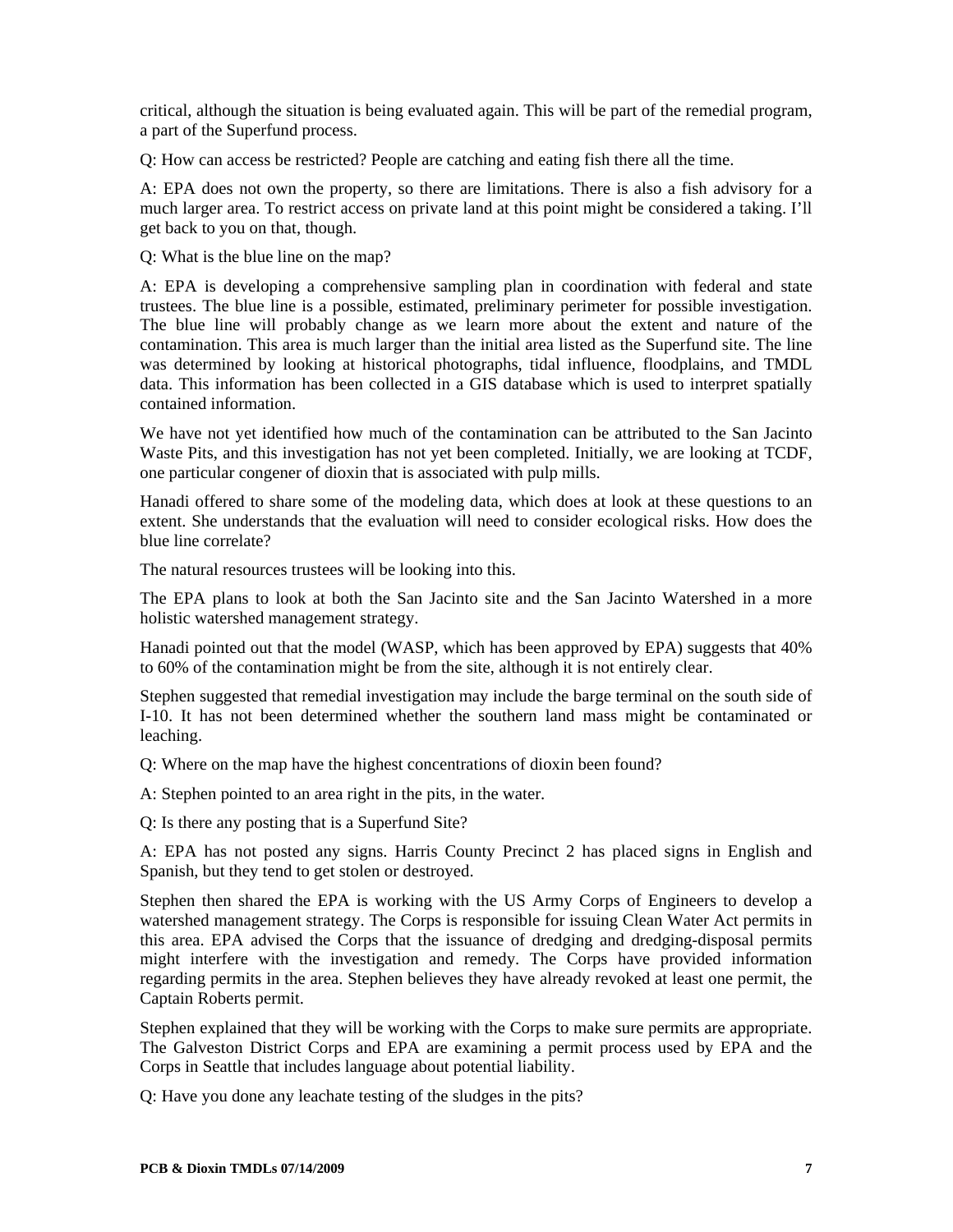A: No. Samples include initital Superfund testing and TMDL testing.

Stephen summarized the three topics he had discussed:

- 1) The three stages of the enforcement process—information collection, general notice, and special notice
- 2) The sampling plan
- 3) Working with the Corps of Engineers

Rachel then thanked Stephen for his presentation.

## **OTHER BUSINESS**

Larry shared a series of historical photos of the Superfund site. Photos were from

- 1964—something was going on the area, but not much
- 1973—Pits had been built, filled, and left. There were about eight feet of subsidence.
- 1981—Barely visible at a high water stage
- 1984—You can still see where the levees were, but cells two and three were clearly breached
- 1985--was a low water level and you still see clearly where the cells were
- 1987
- 1989—you can see evidence of sand dredging from the north
- 1992
- 1994
- 1995—Low water level. You can see the bottom in many places.
- 1997—The end of cell one is now open to the water and you can hardly tell where cells two and three were.
- 1998—Cell one is more open.
- 1999
- 2001—There had been sand dredging very near the pits and it looks as through the end is gone from cell one
- 2002
- 2003
- 2005—the most recent image. The levees are still there, but they are underwater.

Q: Has there been any investigation as to where the sand from the end of cell one has gone?

A: Larry thought it would probably be in concrete—or back in the river. The dredging is done on a boat, and the sand is separated from the fines and the fines are put back in the river. The Dioxins are probably associated with the fines.

Q: Is it possible to get a copy of the slides that EPA showed, or could they be posted on the H-GAC website?

A: A link to the fact sheet will be provided along with other information that EPA can provide.